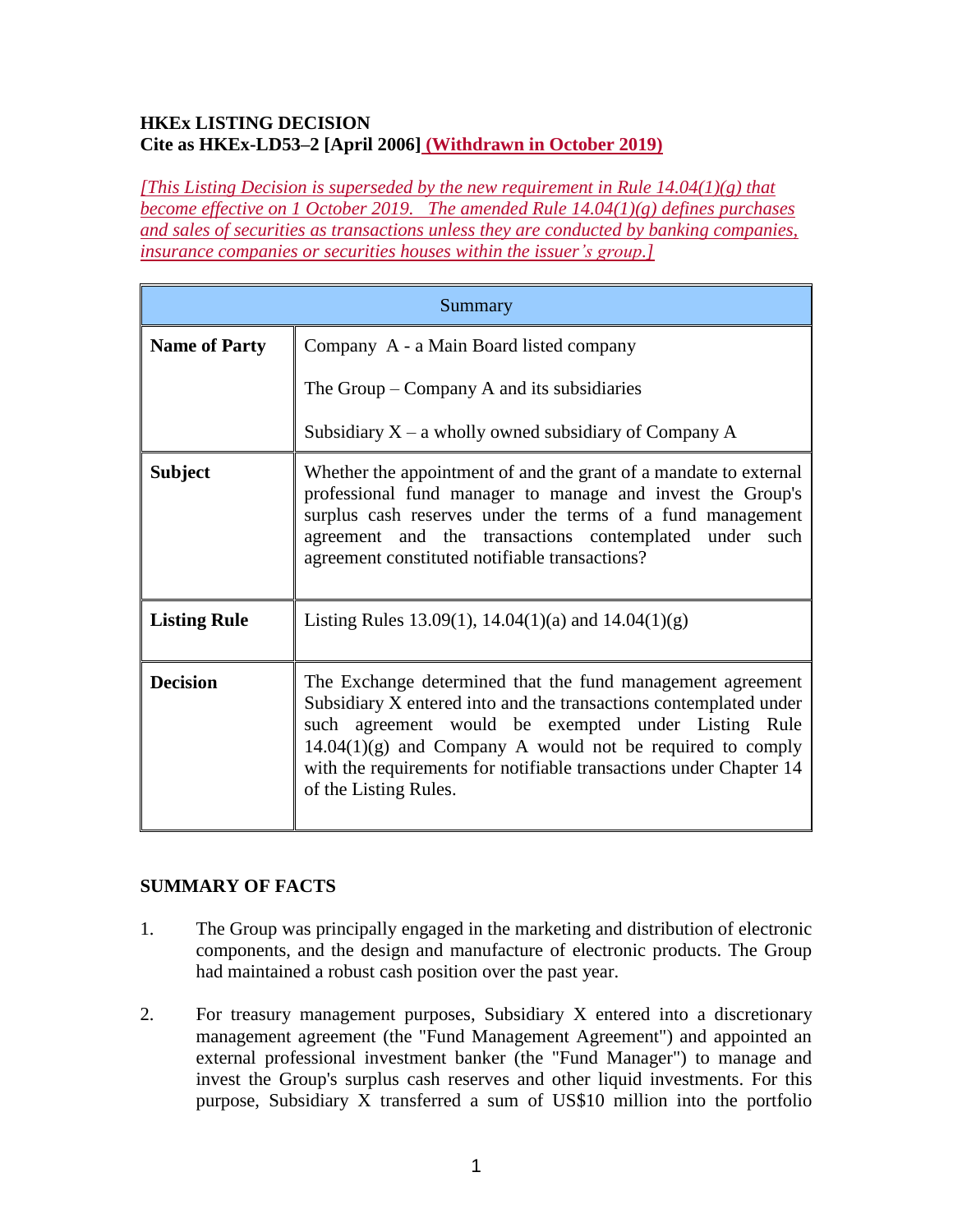account opened with and maintained by the Fund Manager representing surplus funds in excess of the Group's working capital requirement with a view to obtaining a better return thereon (the "Portfolio").

- 3. The Fund Manager and its ultimate beneficial owner were independent third parties.
- 4. The Fund Management Agreement conferred upon the Fund Manager the full authority to invest in and realize any investments authorised under the investment guideline as agreed by Subsidiary X (the "Authorised Investments"). Although Subsidiary X would have the right to give special written instructions to the Fund Manager requiring it to alter the holdings or investment positioning of the Portfolio that would not normally have been done under the Fund Manager's normal discretion or under the existing agreed upon strategic asset allocation, the Fund Manager's acceptance of such instructions must be obtained.
- 5. The scope of the Authorised Investments would comprise a balanced mix of fixed income, equity and alternative investments. Fixed income instruments could include, but are not limited to, fixed income instruments of investment and below investment grade bonds, money market investments, other bond-like vehicles and derivatives thereof. Alternative investments could also include, but are not limited to, funds, securities, notes or other instruments linked to commodities, real estates, hedge funds, fund of hedge funds and other alternative investments.
- 6. Company A sought guidance from the Exchange on the applicability of the relevant Listing Rules to the Fund Management Agreement, in particular, whether the transactions contemplated under such agreement would constitute notifiable transactions under Chapter 14 of the Listing Rules.

### **THE ISSUE RAISED FOR CONSIDERATION**

7. Whether the appointment of and the grant of a mandate to external professional fund manager to manage and invest the Group's surplus cash reserves under the terms of a fund management agreement and the transactions contemplated under such agreement constituted notifiable transactions?

### **APPLICABLE LISTING RULE OR PRINCIPLE**

8. Rule 14.04(1)(a) states that for the purposes of Chapter 14 (Notifiable Transactions), any reference to a "transaction" by a listed issuer includes the acquisition or disposal of assets, including deemed disposals as referred to in rule 14.29.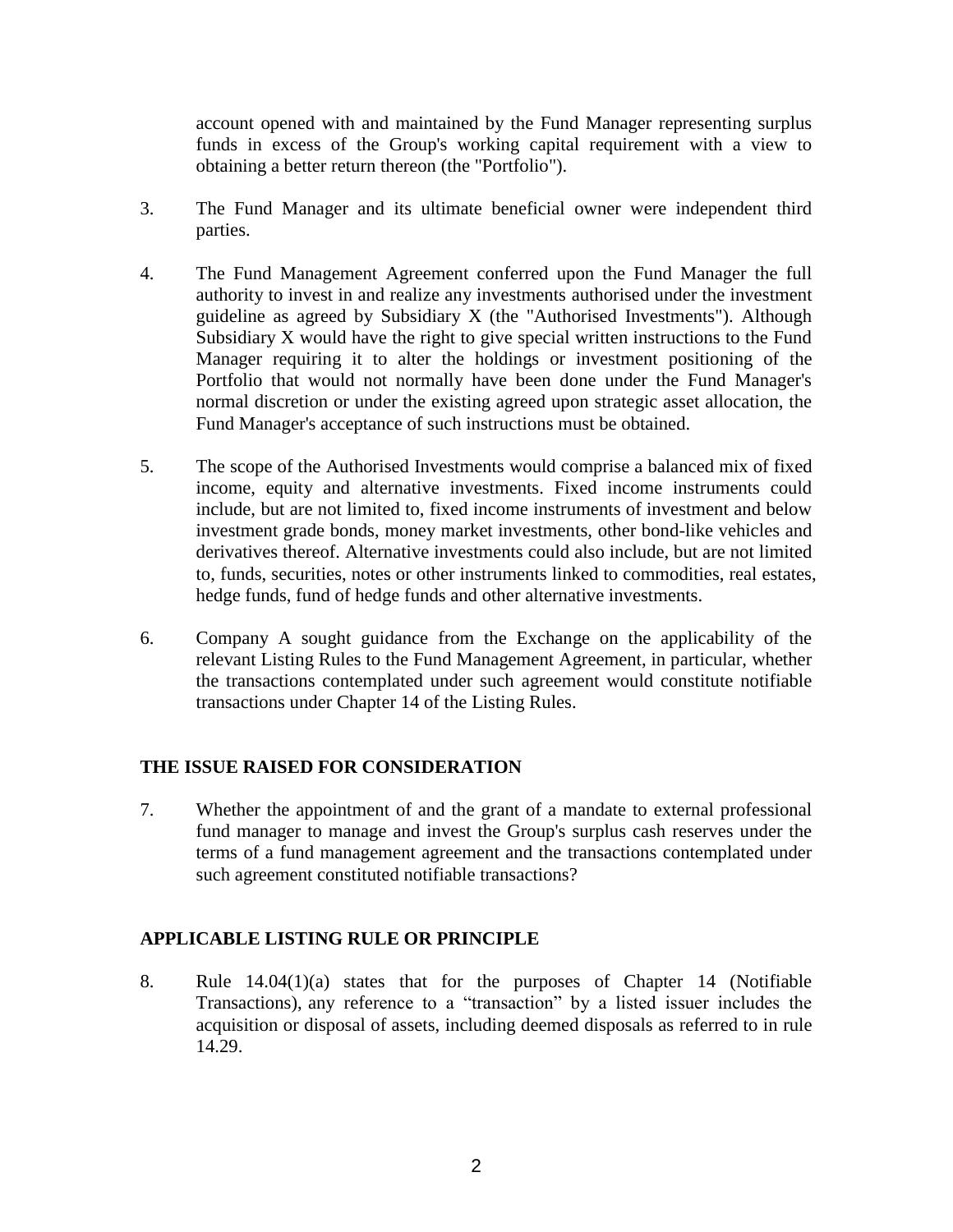- 9. Rule 14.04(1)(g) provides that "to the extent not expressly provided in rules 14.04(1)(a) to (f), excludes any transaction of a revenue nature in the ordinary and usual course of business (as referred to in rule 14.04(8)) of the listed issuer".
- 10. Rule 13.09(1) which imposes a general disclosure obligation on issuers provides as follows:

Generally and apart from compliance with all the specific requirements in this Chapter, an issuer shall keep the Exchange, members of the issuer and other holders of its listed securities informed as soon as reasonably practicable of any information relating to the group (including information on any major new developments in the group's sphere of activity which is not public knowledge) which:—

- (a) is necessary to enable them and the public to appraise the position of the group; or
- (b) is necessary to avoid the establishment of a false market in its securities; or
- (c) might be reasonably expected materially to affect market activity in and the price of its securities.

# **ANALYSIS**

- 11. The Exchange notes that treasury activities such as the grant of mandate and allocation of surplus cash or other liquid assets to external fund manager or the reallocation of externally managed assets from one external fund manager to another are prima facie "transactions" that would fall within the ambit of Chapter 14 of the Listing Rules. Depending on the terms of the Fund Management Agreement entered into between Company A and the Fund Manager, and on where control/ownership of the funds rests pursuant to the agreement, a transfer of assets to or from the Fund Manager for treasury purposes could constitute an acquisition or disposal of assets under Listing Rule 14.04(1)(a).
- 12. The Exchange takes the view that legitimate short-term investments for treasury management purposes are not intended to fall within the ambit of the Chapter 14 rules. The Exchange also notes that given this position transactions could be devised to appear to be for treasury purposes in an attempt to defeat or circumvent the purpose of the notification and shareholder approval requirements in Chapter 14. Therefore an analysis would be required on a case by case basis to differentiate transactions and arrangements caught by the scope of Chapter 14 of the Listing Rules from those exempt.